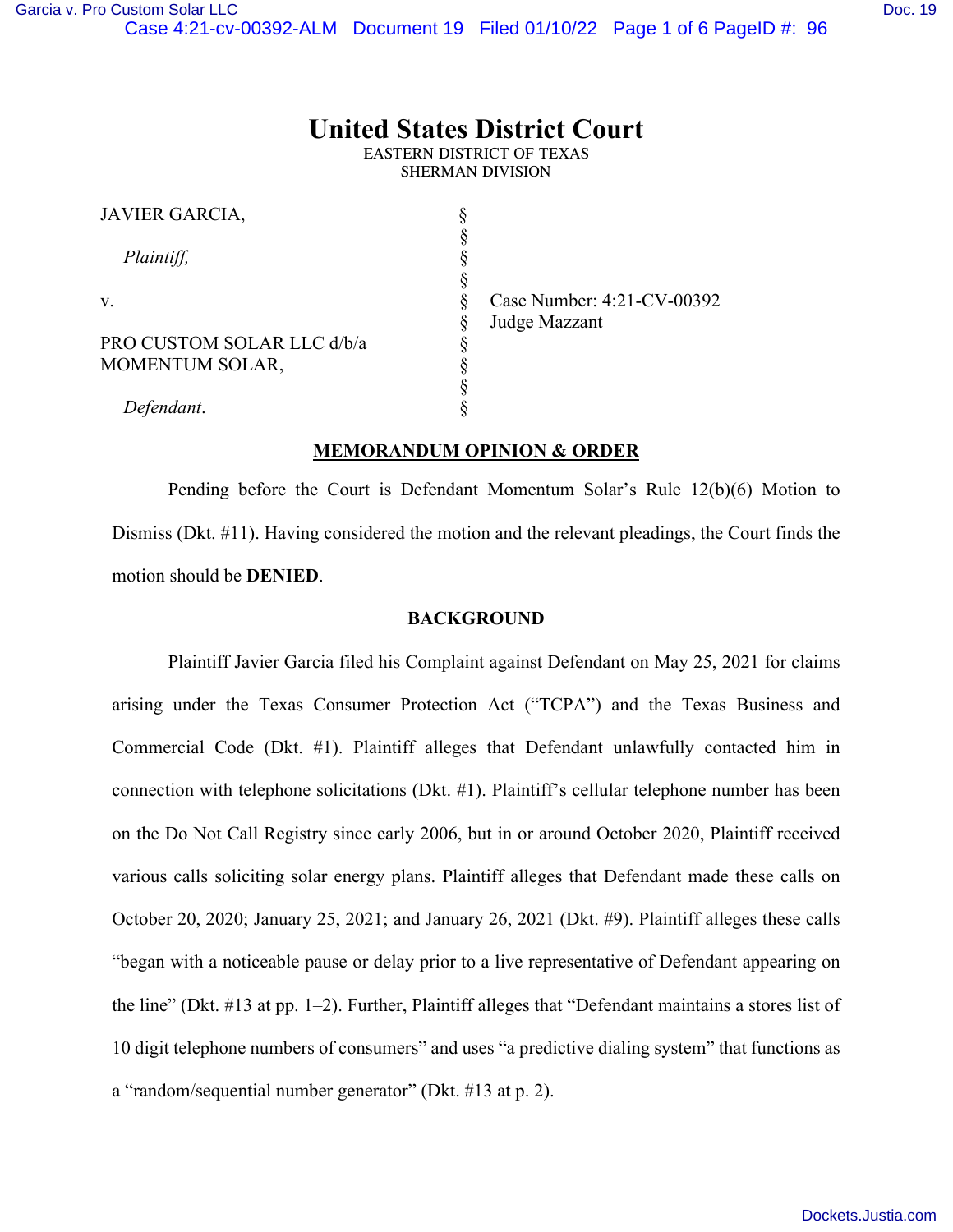On August 22, 2021, Defendant filed the present Motion to Dismiss (Dkt. #11), to which Plaintiff responded on September 7, 2021 (Dkt. #13). Defendant asserts that Plaintiff has failed to state a claim under 47 U.S.C. § 227(b) of the TCPA and requests, therefore, that this Court dismiss the claim under Federal Rule of Civil Procedure 12(b)(6).

# **LEGAL STANDARD**

The Federal Rules of Civil Procedure require that each claim in a complaint include a "short and plain statement . . . showing that the pleader is entitled to relief." FED. R. CIV. P. 8(a)(2). Each claim must include enough factual allegations "to raise a right to relief above the speculative level." *Bell Atl. Corp. v. Twombly*, 550 U.S. 544, 555 (2007).

A Rule 12(b)(6) motion allows a party to move for dismissal of an action when the complaint fails to state a claim upon which relief can be granted. FED. R. CIV. P. 12(b)(6). When considering a motion to dismiss under Rule 12(b)(6), the court must accept as true all well-pleaded facts in the plaintiff's complaint and view those facts in the light most favorable to the plaintiff. *Bowlby v. City of Aberdeen*, 681 F.3d 215, 219 (5th Cir. 2012). The court may consider "the complaint, any documents attached to the complaint, and any documents attached to the motion to dismiss that are central to the claim and referenced by the complaint." *Lone Star Fund V (U.S.), L.P. v. Barclays Bank PLC*, 594 F.3d 383, 387 (5th Cir. 2010). The court must then determine whether the complaint states a claim for relief that is plausible on its face. "A claim has facial plausibility when the plaintiff pleads factual content that allows the court to draw the reasonable inference that the defendant is liable for the misconduct alleged." *Gonzalez v. Kay*, 577 F.3d 600, 603 (5th Cir. 2009) (quoting *Ashcroft v. Iqbal*, 556 U.S. 662, 678 (2009)). "But where the wellpleaded facts do not permit the court to infer more than the mere possibility of misconduct, the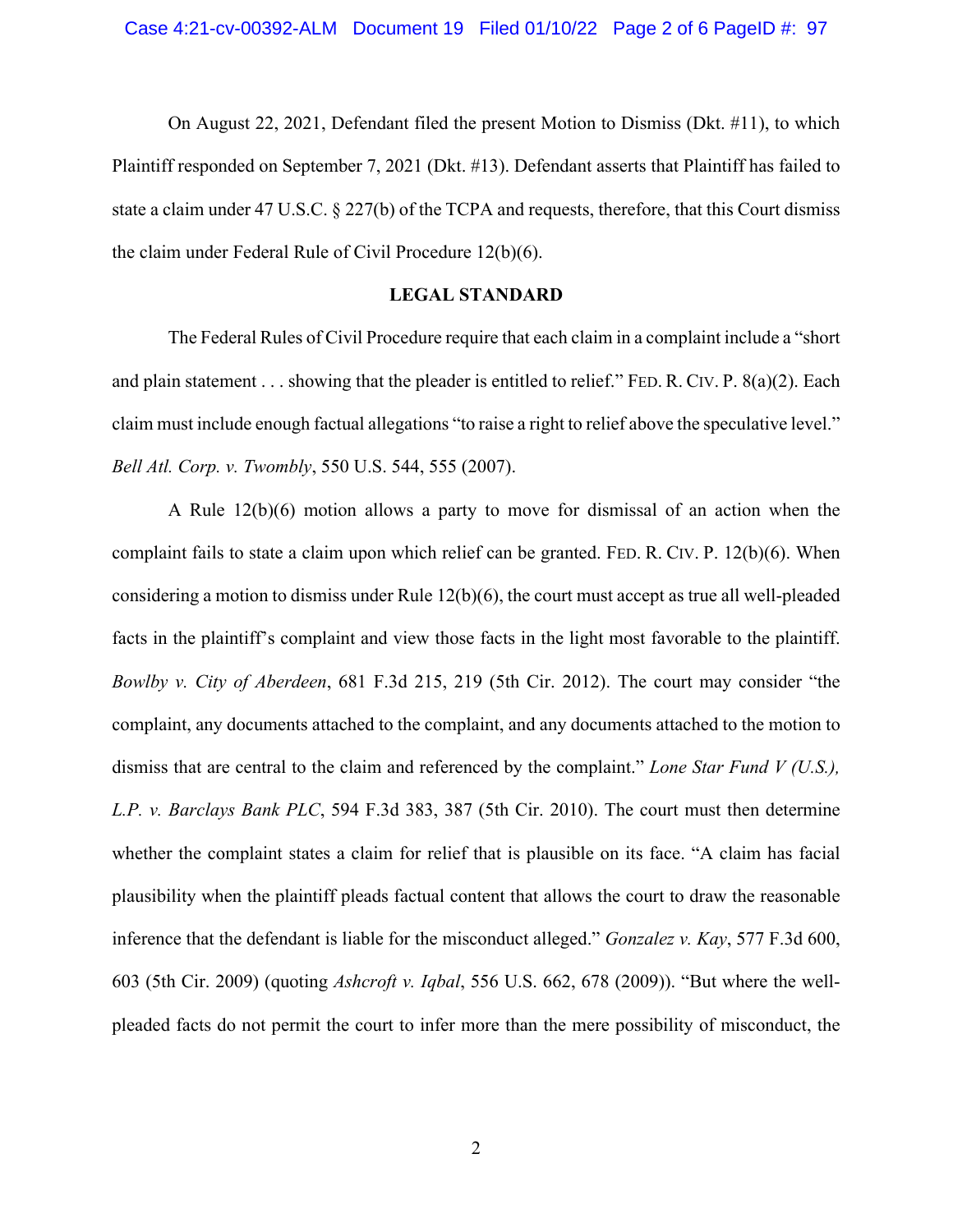complaint has alleged—but it has not 'show[n]'— 'that the pleader is entitled to relief.'" *Iqbal*, 556 U.S. at 679 (quoting FED. R. CIV. P. 8(a)(2)).

In *Iqbal*, the Supreme Court established a two-step approach for assessing the sufficiency of a complaint in the context of a Rule 12(b)(6) motion. First, the court should identify and disregard conclusory allegations, for they are "not entitled to the assumption of truth." *Iqbal*, 556 U.S. at 664. Second, the Court "consider[s] the factual allegations in [the complaint] to determine if they plausibly suggest an entitlement to relief." *Id.* "This standard 'simply calls for enough facts to raise a reasonable expectation that discovery will reveal evidence of the necessary claims or elements.'" *Morgan v. Hubert*, 335 F. App'x 466, 470 (5th Cir. 2009) (citation omitted). This evaluation will "be a context-specific task that requires the reviewing court to draw on its judicial experience and common sense." *Iqbal*, 556 U.S. at 679. Thus, "[t]o survive a motion to dismiss, a complaint must contain sufficient factual matter, accepted as true, to 'state a claim to relief that is plausible on its face."' *Id.* at 678 (quoting *Twombly*, 550 U.S. at 570).

Section 227(b)(1)(A) of the TCPA prohibits calling "any telephone number assigned to a . . . cellular telephone service" using "any automatic telephone dialing system" absent "prior express consent of the called party." "The TCPA provides a private right of action for aggrieved individuals." *Libby v. Nat'l Republican Senatorial Comm.*, 2021 U.S. Dist. LEXIS 140103 at \*6 (W.D. Tex. July 27, 2021) (citing 47 U.S.C.  $\S$  227(b)(3)). A TCPA claim requires that the defendant have used "an automatic telephone dialing system" ("ATDS"). 47 U.S.C. § 227(b)(1)(A). An ATDS may be any equipment that can "store or produce telephone numbers to be called, using a random or sequential number generator" and can dial such numbers. 47 U.S.C. § 227(a)(1). The Supreme Court recently clarified that a TCPA claim does not exist whenever someone receives an unwanted call from an automated system; liability is triggered only if the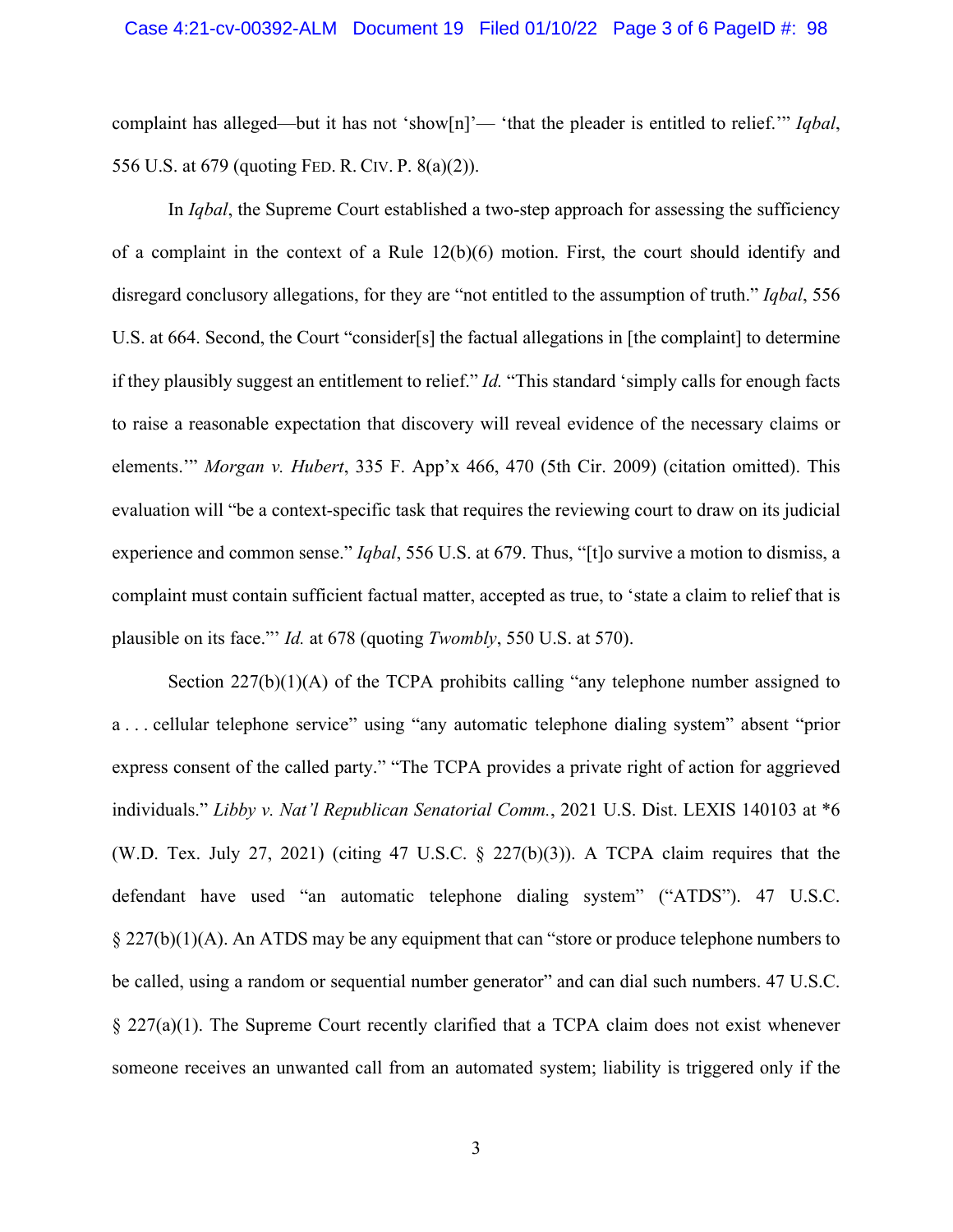automated system "us[es] a random or sequential number generator" to store or produce the phone numbers called. *Facebook, Inc. v. Duguid*, 141 S. Ct. 1163, 1171 (2021).

#### **DISCUSSION**

Defendant asserts that Plaintiff has failed to allege facts that could plausibly show Defendant used a random or sequential number generator to make its calls (Dkt. #11). Thus, Defendant argues, Plaintiff has not stated a claim under § 227(b) of the TCPA. Specifically, Defendant contends that "Plaintiff's ATDS allegations are conspicuously disconnected from the ATDS definition" and that allegations of a pause or delay on the line are not enough to state a TCPA claim (Dkt.  $\#11$  at pp. 4–5).

Plaintiff responds that, "[i]n TCPA matters, courts have routinely concluded that a consumer alleging . . . a pause or delay before a live agent comes on the line is [a] sufficient basis to plausibly conclude" an ATDS was used" (Dkt. #13 at p. 4). Plaintiff points to the allegations that he made in his Complaint: Defendant called him, there was a noticeable pause or delay, and Plaintiff did not request information regarding the content of the call (Dkt. #13 at pp. 1–2).

The Court finds that Plaintiff has stated a claim. He need only allege facts at this stage not prove them. Plaintiff wrote in his Complaint that he believes "Defendant initiated multiple telephone calls to Plaintiff's cellular telephone number using an automatic telephone dialing system" because "Defendant's calls to Plaintiff began with a noticeable pause or delay prior to a live representative of Defendant coming on the line" (Dkt. #9 at p. 5). He further alleges that the "dialing system used by Defendant to call Plaintiff has the present and/or future capacity to dial numbers in a random and/or sequential fashion" (Dkt. #9 at p. 5).

At this juncture, the Court need not decide whether the dialing system had the present or the future capacity to dial numbers in a random or sequential fashion. Although liability is triggered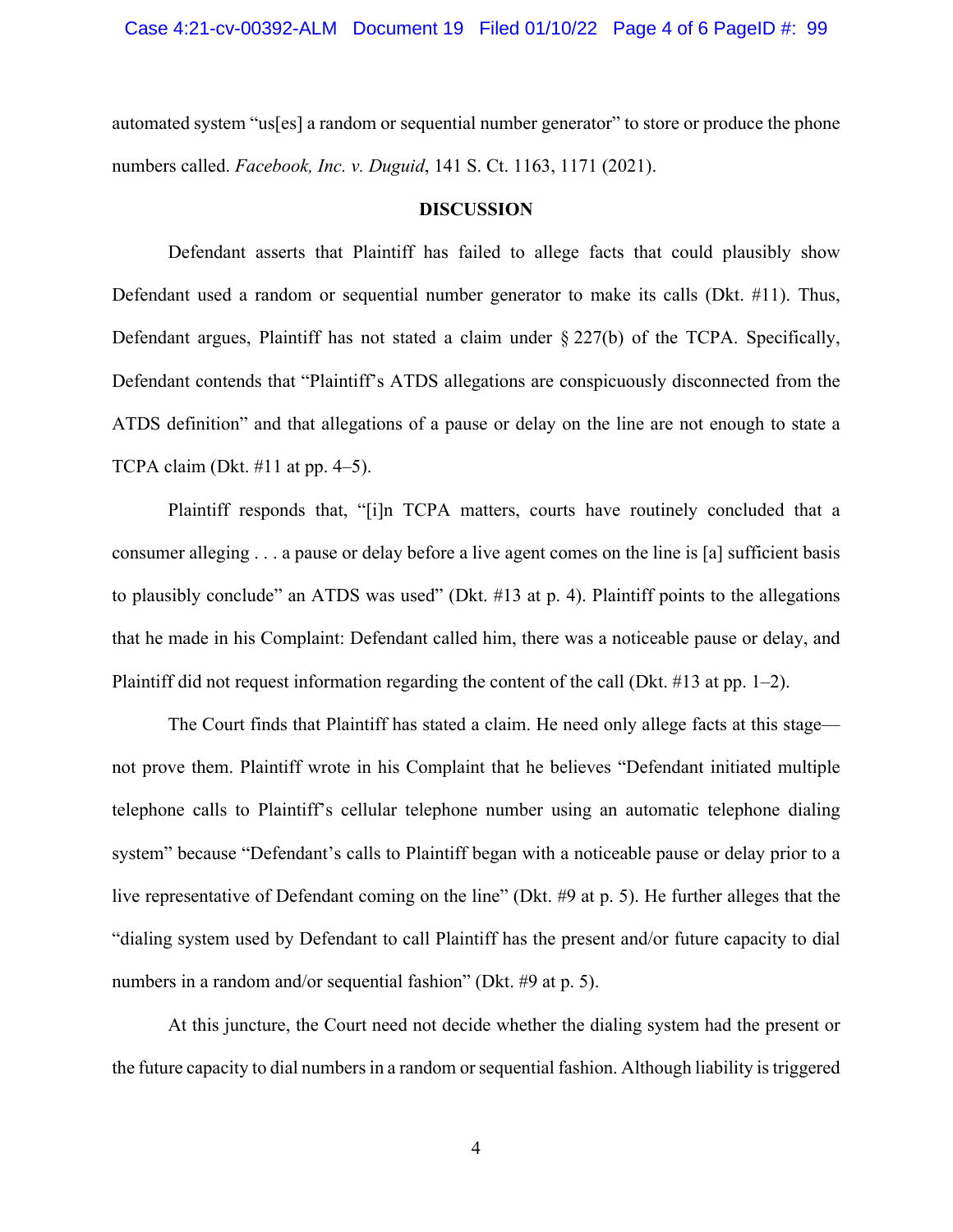only if the automated system actually "us[es] a random or sequential number generator," *Duguid*, 141 S. Ct. at 1171, to store or produce the phone numbers called, "no plaintiff will have personal knowledge of the defendant's telephone system at the pleadings stage." *Libby*, 2021 U.S. Dist. LEXIS 140103 at \*8-9. For this reason, Plaintiff need only plead "sufficient facts to proceed with discovery, at which time he will have the opportunity to discover the precise technology that was used at the time of the alleged violations." *Id.* at \*9. If at that time it becomes clear "the technology does not meet the definition set forth in the statute, as construed by the Supreme Court recently in *Duguid*, Defendant may move for summary judgment on that basis." *Id.* 

Further, Defendant erroneously contends that "[c]ourts across the country have considered [a] 'pause or delay' allegation . . . insufficient to state a TCPA claim" (Dkt. #18 at p. 5). Defendant cites three cases to support this proposition, none of which give such support. First, in *Martin v, Allied Interstate, LLC*, the court was deciding a motion for summary judgment—not a motion to dismiss—and therefore considered the allegations for their truthfulness. 192 F. Supp. 3d 1296 (S.D. Fla. 2016). Second, in *Smith v. Aitima Med. Equip., Inc.*, "the Plaintiff [had] allege[d] no facts regarding whether the equipment Defendant used has the capacity to store numbers to place calls at random" and the "Plaintiff allege[d] the receipt of only one phone call." 2016 U.S. Dist. LEXIS 113671, at \*19-20 (C.D. Cal. July 29, 2016). Lastly, in *Danehy v. Jaffe & Asher, LLP*, the Plaintiff never alleged the ATDS "ha[d] the capacity to store phone numbers." 2015 U.S. Dist. LEXIS 32579, at \*23 (E.D.N.C. Mar. 17, 2015).

Here, Plaintiff has alleged receipt of three phone calls, each of which began with a pause, and Plaintiff has alleged that, based on these pauses, the "dialing system used by Defendant to call Plaintiff has the present and/or future capacity to dial numbers in a random and/or sequential fashion" (Dkt. #9 at p. 5). This is all he need allege at this stage.